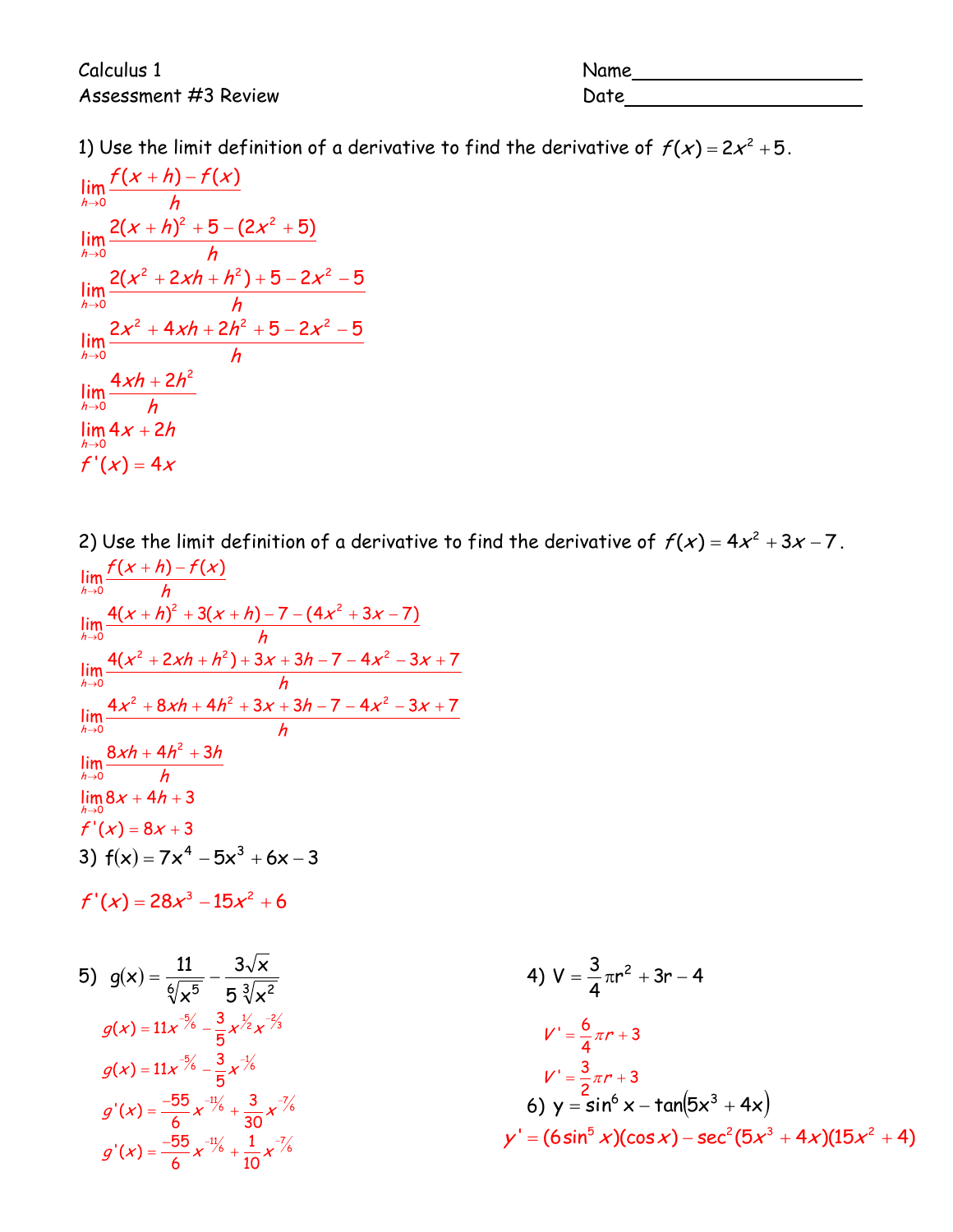7) 
$$
h(x) = \cot(2x^3 - x + 4)
$$
  
\n $h'(x) = -\csc^2(2x^3 - x + 4)(6x^2 - 1)$   
\n8)  $f(x) = (4x - 7)^3(3x^2 + x)^5$   
\n $f'(x) = (4x - 7)^35(3x^2 + x)^4(6x + 1) + 3(4x - 7)^2(4)(3x^2 + x)^5$ 

9) 
$$
f(x) = \frac{\csc x}{6x^2 + x}
$$
  

$$
f'(x) = \frac{(6x^2 + x)(-\csc x \cot x) - \csc x(12x + 1)}{(6x^2 + x)^2}
$$

Or  
\n
$$
f(x) = \csc x (6x^2 + x)^{-1}
$$
\n
$$
f'(x) = -\csc x \cot x (6x^2 + x)^{-1} + \csc x (-1(6x^2 + x)^{-2} (12x + 1))
$$

10) 
$$
k(x) = \frac{6 \tan x}{(x^3 - 7x^2 + 2x)^4}
$$
  
\n
$$
k'(x) = \frac{(x^3 - 7x^2 + 2x)^4 (6 \sec^2 x) - 6 \tan x (4(x^3 - 7x^2 + 2x)^3 (3x^2 - 14x + 2))}{(x^3 - 7x^2 + 2x)^8}
$$
  
\n
$$
k'(x) = \frac{(x^3 - 7x^2 + 2x)(6 \sec^2 x) - 6 \tan x (4)(3x^2 - 14x + 2)}{(x^3 - 7x^2 + 2x)^5}
$$

Or

Or  
\n
$$
k(x) = 6 \tan x (x^3 - 7x^2 + 2x)^4
$$
\n
$$
k'(x) = 6 \sec^2 x (x^3 - 7x^2 + 2x)^4 + 6 \tan x (-4(x^3 - 7x^2 + 2x)^{-5} (3x^2 - 14x + 2))
$$

11) 
$$
y = \frac{(2x^2 + 6)^4}{(3x^3 - x)^5}
$$
  
\n $y' = \frac{(3x^3 - x)^5 4(2x^2 + 6)^3 (4x) - (2x^2 + 6)^4 5(3x^3 - x)^4 (9x^2 - 1)}{(3x^3 - x)^{10}}$   
\n $y' = \frac{(3x^3 - x)4(2x^2 + 6)^3 (4x) - (2x^2 + 6)^4 5(9x^2 - 1)}{(3x^3 - x)^6}$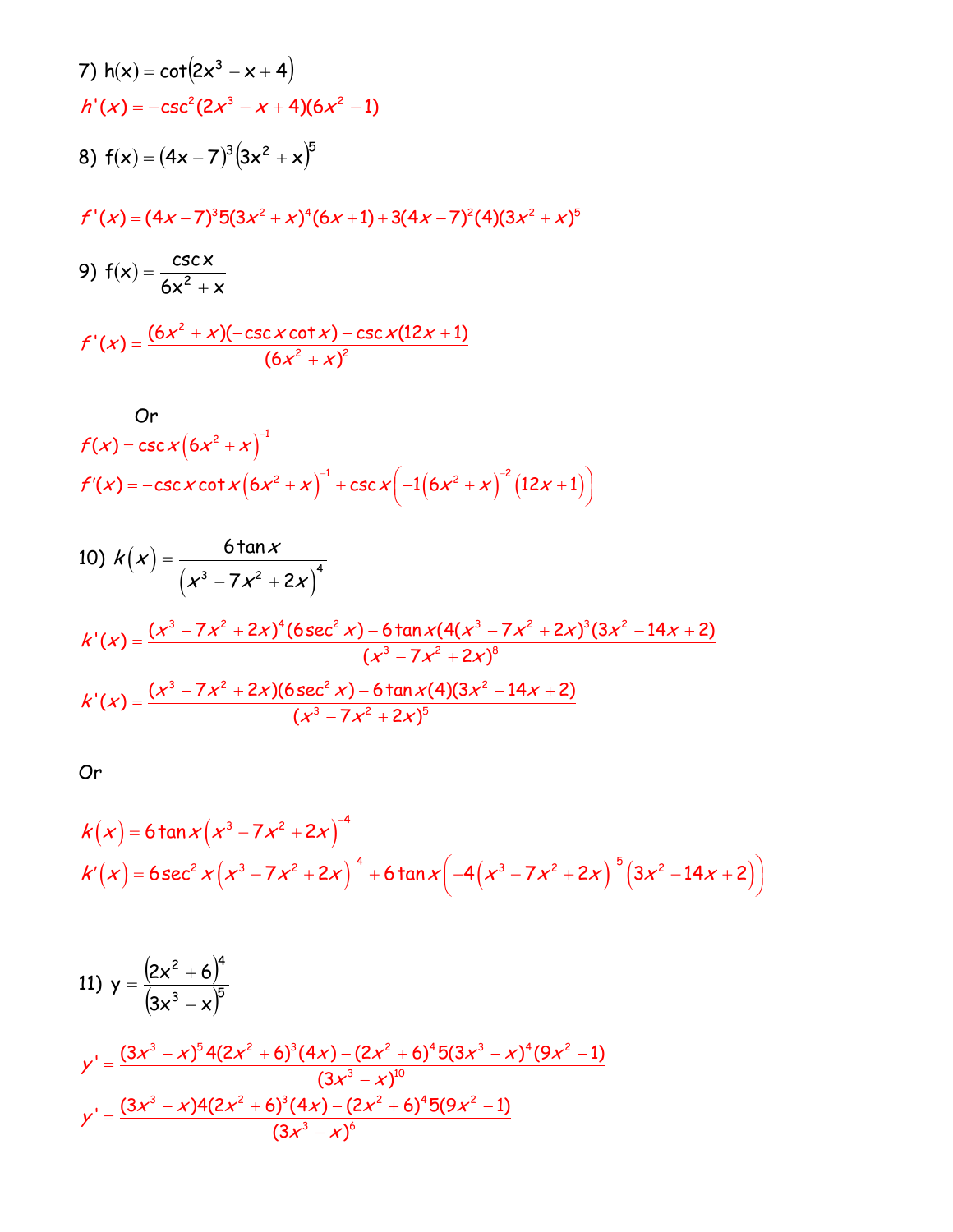12) 
$$
g(x) = \frac{2}{\sin^2 x}
$$

$$
y' = \frac{\sin^2 x (0) - 2(2\sin x)(\cos x)}{\sin^4 x}
$$

$$
y' = \frac{-4\sin x \cos x}{\sin^4 x}
$$

$$
y' = \frac{-4\cos x}{\sin^3 x}
$$

13) Find the slope of the tangent line of  $f(x) = cos(5x^4 + 6x^2 - 2x)$ at 3  $x=\frac{2\pi}{3}$ . 13) Find the slope of the tangent line of  $f(x) = cos$ <br> $f'(x) = -sin(5x^4 + 6x^2 - 2x)(20x^3 + 12x - 2)$ 

14) Find the slope of the tangent line of  $f(x) = (2x^2 - 3)(5x^3 + 4x)$  at  $x = 1.54$  . 2 Methods Foil first then take the derv. Use Product Rule to take the derivative 2  $f(x) = -\sin(5x^4)$ <br> $f\left(\frac{2\pi}{3}\right) = 178.811$  $f'$   $\frac{2\pi}{4}$  $(x) = -\sin(5)$ <br> $\left(\frac{2\pi}{3}\right) = 178.8$  $\left(\frac{2\pi}{3}\right) = 178.8$ Foil first then take the derv.<br> $f(x) = 10x^5 - 15x^3 + 8x^3 - 12x$  $f(x) = 10x^3 - 15x^2 + 8x$ <br> $f(x) = 10x^5 - 7x^3 - 12x$  $f'(x) = 10x^2 - 7x^2 - 12x$ <br> $f'(x) = 50x^4 - 21x^2 - 12$  $f'(x) = 50x^3 - 21$ <br> $f'(1.54) = 219.421$ se Product Rule to take the derivative<br>'(x) = (2x<sup>2</sup> - 3)(15x<sup>2</sup> + 4) + (4x)(5x<sup>3</sup> + 4x)  $'(x) = (2x^2 - 3)(1)$ <br> $'(1.54) = 219.421$ Use Product Rule to take the derivative<br> $f'(x) = (2x^2 - 3)(15x^2 + 4) + (4x)(5x^3 + 4x)$  $f'(1.54) =$ 

15) Find the equation of the tangent line of  $y = 5\sin^4 x$  at 8  $x=\frac{3}{2}$  $=\frac{3\pi}{2}$ . Plug in  $x = \frac{3}{4}$  $x = \frac{3\pi}{8}$  to the original problem to find y.  $\rightarrow$  y = 3.643 Plug in  $x = \frac{3}{4}$  $x = \frac{3\pi}{8}$  to the derivative to find the m.  $\rightarrow$  m = 6.036  $y' = 20 \sin^3 x \cos x$  $3.643 = 6.036 \left(\frac{3\pi}{8}\right)$  $-3.468 = b$  $y = 6.036x - 3.468$  $\left(\frac{3\pi}{2}\right)+b$  $= 6.036 \left( \frac{3\pi}{8} \right) + b$ 

16) Find the second derivative of  $\,g(x)\,$   $\!=$   $\sqrt[4]{x^5}$ 4  $\frac{7}{4} + 5$ 5  $g(x) = \sqrt[4]{x^5} - \frac{7}{5x^4} + 5x$ .

$$
g(x) = x^{5/4} - \frac{7}{5}x^{-4} + 5x
$$

$$
g'(x) = \frac{5}{4}x^{7/4} + \frac{28}{5}x^{-5} + 5
$$

$$
g''(x) = \frac{5}{16}x^{-7/4} - 28x^{-6}
$$